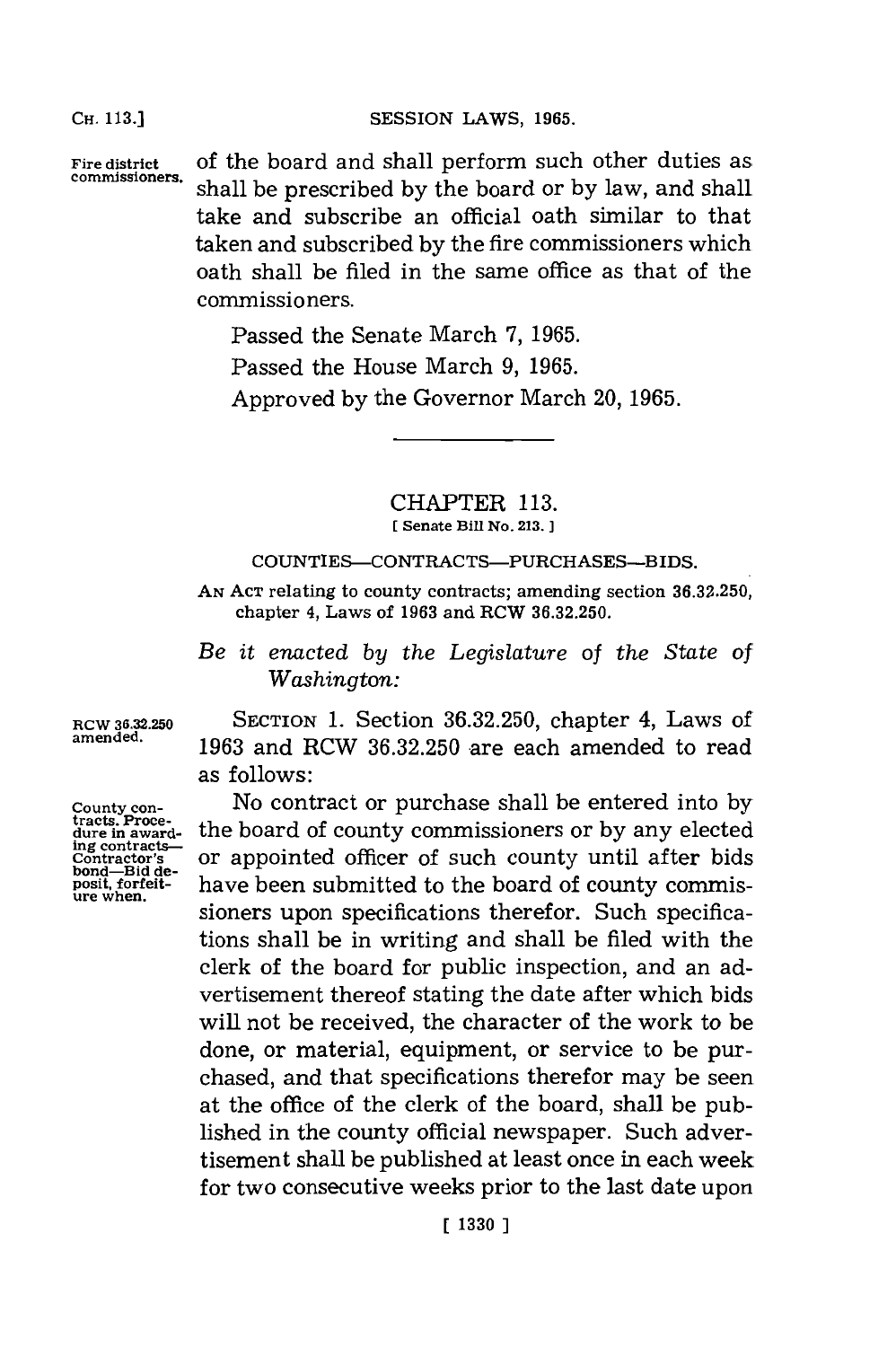which bids will be received and as many additional publications as shall be determined **by** the board. The bids shall be in writing, shall be filed with the clerk, shall be opened and read in public at a meeting of the board on the date named therefor in said advertisement, and after being opened, shall be filed for public inspection. No bid shall be considered for public work unless it is accompanied **by** a bid deposit in the form of a surety bond, postal money order, cash, cashier's check, or certified check in an amount equal to five per cent of the amount of the bid proposed. The contract for the public work or purchase shall be awarded to the lowest responsible bidder; taking into consideration the quality of the articles or equipment to be purchased. Any or all bids may be rejected for good cause. The board shall require from the successful bidder for such public work a contractor's bond in the amount and with the conditions imposed **by** law. Should the bidder to whom the contract is awarded fail to enter into the contract and furnish the contractor's bond as required within ten days after notice of the award, exclusive of the day of notice, the amount of the bid deposit shall be forfeited to the county and the contract awarded to the next lowest and best bidder. The bid deposit of all unsuccessful bidders shall be returned after the contract is awarded and the required contractor's bond given **by** the successful bidder is accepted **by** the board. In the letting of any contract or purchase involving less than one thousand dollars advertisement and competitive bidding may be dispensed with on order of the board of county commissioners. Notice of intention to let contracts or to make purchases involving amounts exceeding one hundred dollars and less than one thousand dollars, shall be posted **by** the board of county commissioners on a bulletin board in its office -not less than three days prior to making such purchase or contract. Wherever pos-